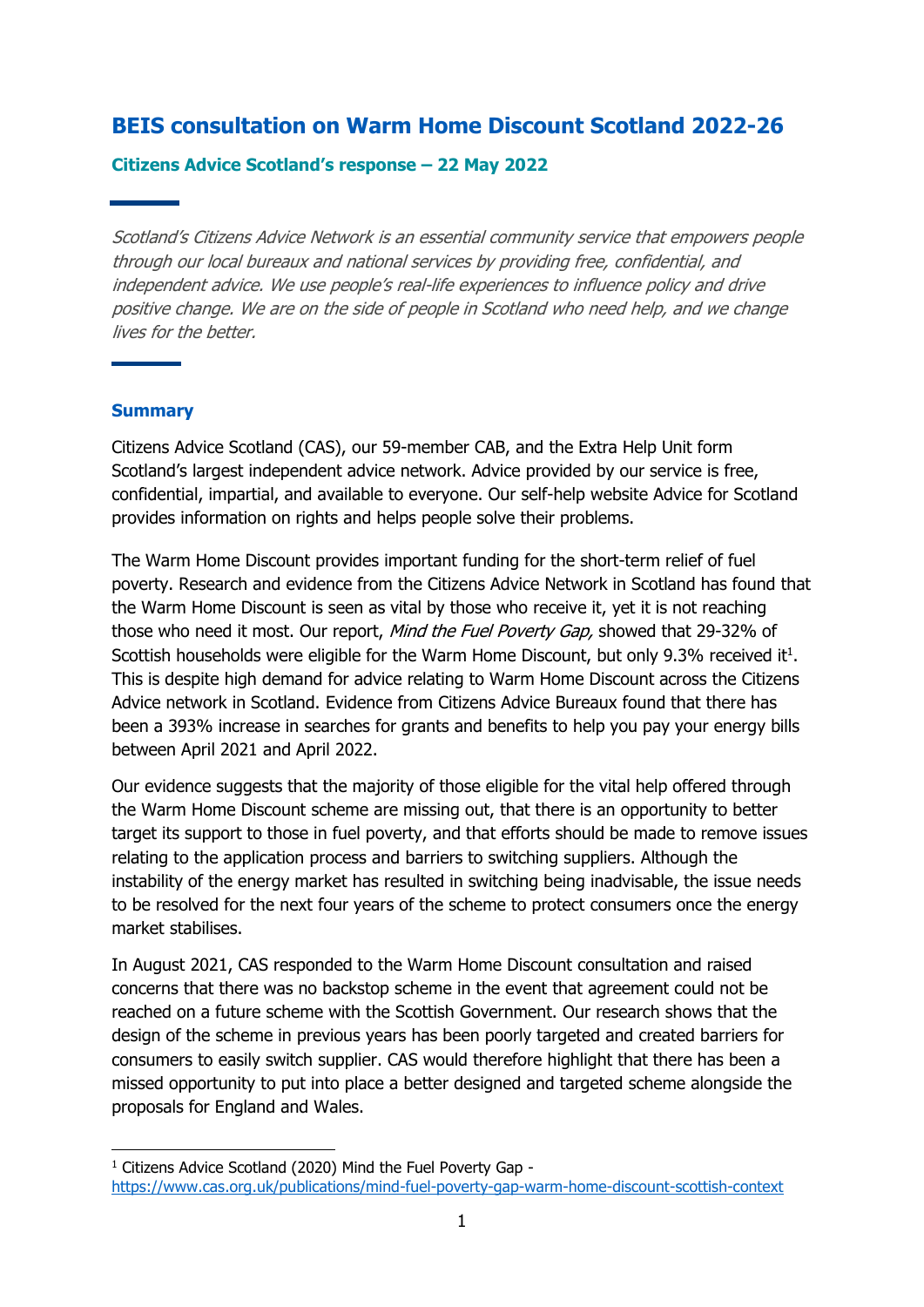Notably, the absence of a proposal for data-matching has led to a poorer proposed scheme for Scotland, which will lead to Scottish energy customers being left behind in access to fuel poverty support. The absence of an equivalent scheme for Scotland creates significant risks for fuel poor consumers. The most up-to-date statistics show that there are higher rates of fuel poverty in Scotland than any other GB country. In 2019, an estimated 24.6% (around  $613,000$  households) of all households were in fuel poverty in Scotland<sup>2</sup>. This is now estimated to be between  $32-36\%^{34}$ . In comparison, 13.2% (3.18 million households) of all households in England were fuel poor in 2019<sup>5</sup>. Without improvements to better target Warm Home Discount to those in fuel poverty across Scotland, along with addressing issues with administration costs for suppliers, there is a risk many fuel poor households in Scotland will be left behind.

In terms of the thresholds, CAS has raised concerns that this could lead to unfairness in access to the rebate between different suppliers based on market share. We have also raised concerns about lowering the thresholds for Scotland without an equivalent datamatching scheme in 2023. CAS has previously highlighted concerns that the 9.4% apportionment figure is not the fairest approach to allocation of funds, given the proportionate reduction from previous years (such as historic average of  $10.11\%$ <sup>6</sup>).

## **CAS would like to see any agreement on proposals for Warm Home Discount to be applicable for the first year only, with a similar scheme to England and Wales, within confines of data availability, to ensure that successive years beyond 2022- 23 provide a scheme which is on par with that offered in England and Wales.**

Given the UK Government's ambitions to level up the United Kingdom and reduce disparity in living conditions and access to public services between devolved nations<sup>7</sup>, the proposal of a better scheme for Scotland, as opposed to one which is an 'as is' version of the previous scheme, is needed to ensure Scottish energy consumers are protected from fuel poverty during a time of energy crisis. As a rising cost of living, including increasing energy bills, are likely to lead to a greater broader group demand, the UK Government and energy industry must step up to meet the demands of hugely increased costs for consumers.

## **CAS is calling for:**

- **The proposed scheme should be introduced as an interim solution for the first year of the scheme only, with the scheme reformed from 2023-24 scheme year to allow for parity with the England and Wales scheme.**
- **Future scheme design to resolve issues with current administration of the scheme, including (1) eligibility, (2) barriers to switching, and (3) digital exclusion.**

<sup>2</sup> SHCS (2021) Scottish Housing Conditions Survey 2019 Key Findings <https://www.gov.scot/publications/scottish-house-condition-survey-2019-key-findings/>

<sup>3</sup> Scottish Government (2022) [Written question S6W-07464](https://www.parliament.scot/chamber-and-committees/written-questions-and-answers/question?ref=S6W-07464)

<sup>4</sup> Scottish Government (2022) [Budget Stage 3 2022-23](https://www.gov.scot/publications/budget-statement-stage-3-2022-23/)

<sup>5</sup> BEIS (2022) [Annual Fuel Poverty Statistics in England](https://assets.publishing.service.gov.uk/government/uploads/system/uploads/attachment_data/file/1056777/annual-fuel-poverty-statistics-lilee-report-2022-2020-data.pdf) <sup>6</sup> Ofgem (2019-20) - chart at [Warm Home Discount](https://www.ofgem.gov.uk/environmental-and-social-schemes/warm-home-discount-whd/reports-and-data) reports and data

<sup>7</sup> HM Government (2022) Levelling Up the UK (White Paper) -

<https://www.gov.uk/government/publications/levelling-up-the-united-kingdom>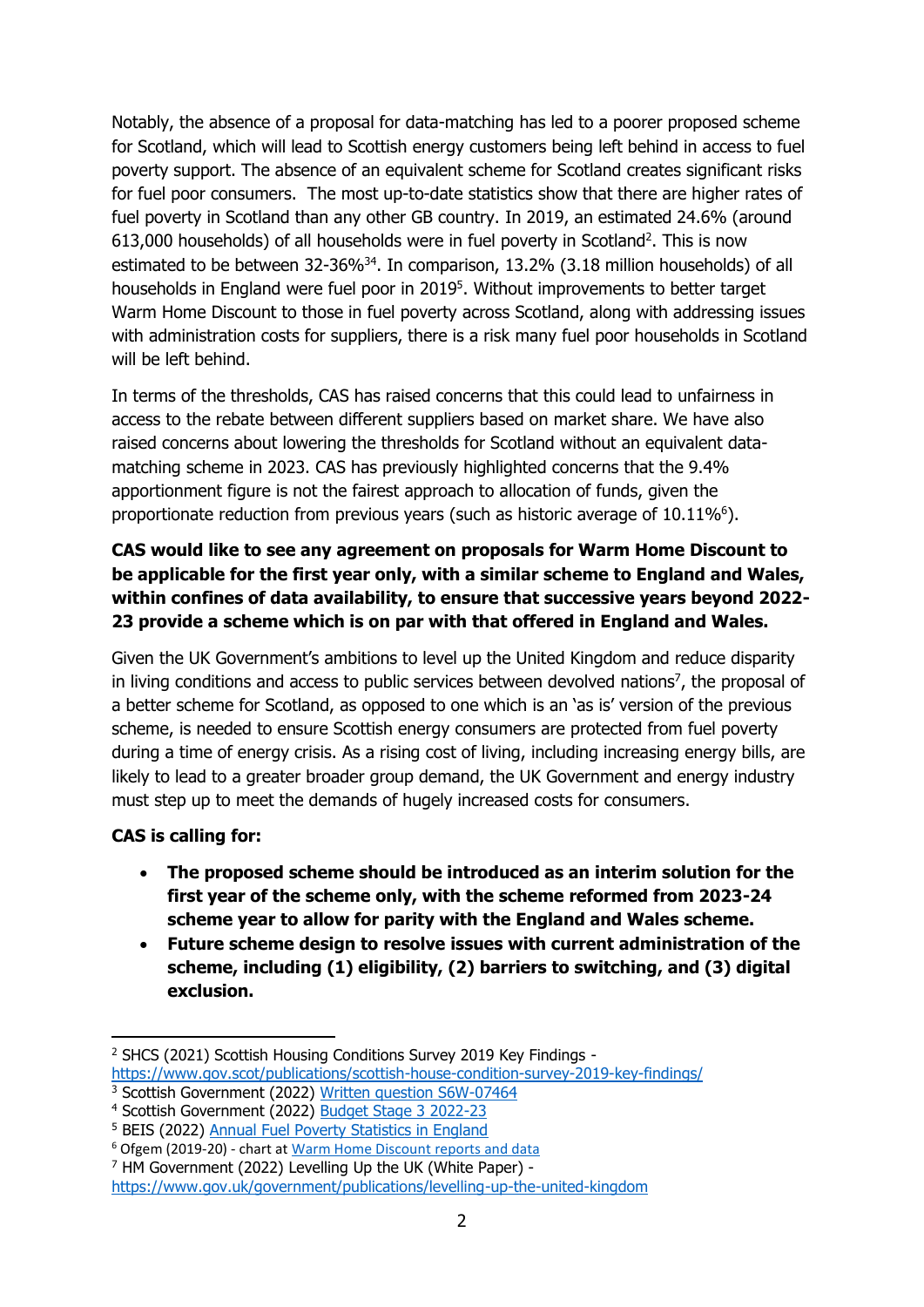- **Alignment of the support available through the Warm Home Discount and Energy Company Obligation schemes with Scotland's Fuel Poverty Strategy.**
- **An increase in the value of the Warm Home Discount, at least in line with the increase in energy costs (£230).**
- **Future consideration of a scheme for temporary accommodation to catch vulnerable households missing out, funded through Industry Initiatives.**
- **A buy-out scheme in Scotland which could support the Warm Home Discount pot. A buy-out pot could be managed centrally in order to avoid the issues with GB market share between suppliers, to provide a fair distribution of funding based on consumer need and not suppliers' GB market share.**
- **A rebate that is based on customer need and not which supplier they are with.**
- **The allocation of the Warm Home Discount based on customer need and not market share of the GB energy market.**

## **1. Do you agree that the WHD Scotland should be extended as proposed until March 2026?**

CAS agrees that the Warm Home Discount should be extended until March 2026. CAS recognise there is not sufficient time to have an equal scheme with England and Wales within the timeframe for the beginning of scheme year 1 for Warm Home Discount. Warm Home Discount is a vital pathway to alleviating fuel poverty in Scotland and research and evidence from our network shows it is seen as a lifeline payment for those who receive it.

Whilst we welcome the suggestion in the consultation to carry out and review the amendments to the scheme during the four-year period of Warm Home Discount, CAS would like to see a more explicit timeline and plans for the improvement of Warm Home Discount scheme after the first year of the scheme.

According to current estimate, the fuel poverty rate has risen due to the energy crisis. Therefore, even with the expanded spending envelope, it is unlikely that the expanded scheme has kept pace with the increase in households needing support. Below are statistics and cases drawn from across the 59 Citizens Advice Bureaux (CAB) in Scotland. When a client seeks help from a CAB, the advice they are given is coded, meaning we can track changes and trends in the advice needs of people across the country.<sup>8</sup> Our Citizens Alerts are then drawn from CAS's Social Policy Feedback system, where advisers can flag serious

<sup>8</sup> All figures are expressed as percentages of their "parent" advice code category: e.g., "Fuel regulated (gas, electricity)" advice is expressed as a proportion of all "Utilities and Communications" issues, and "Billing / meter reading" advice is expressed as a proportion of all "Fuel - regulated (gas, electricity)" advice. This allows for more effective comparisons between quarters when overall numbers of clients fluctuate and/or there are changes in advice provision (e.g., the shift to telephone and email during lockdown).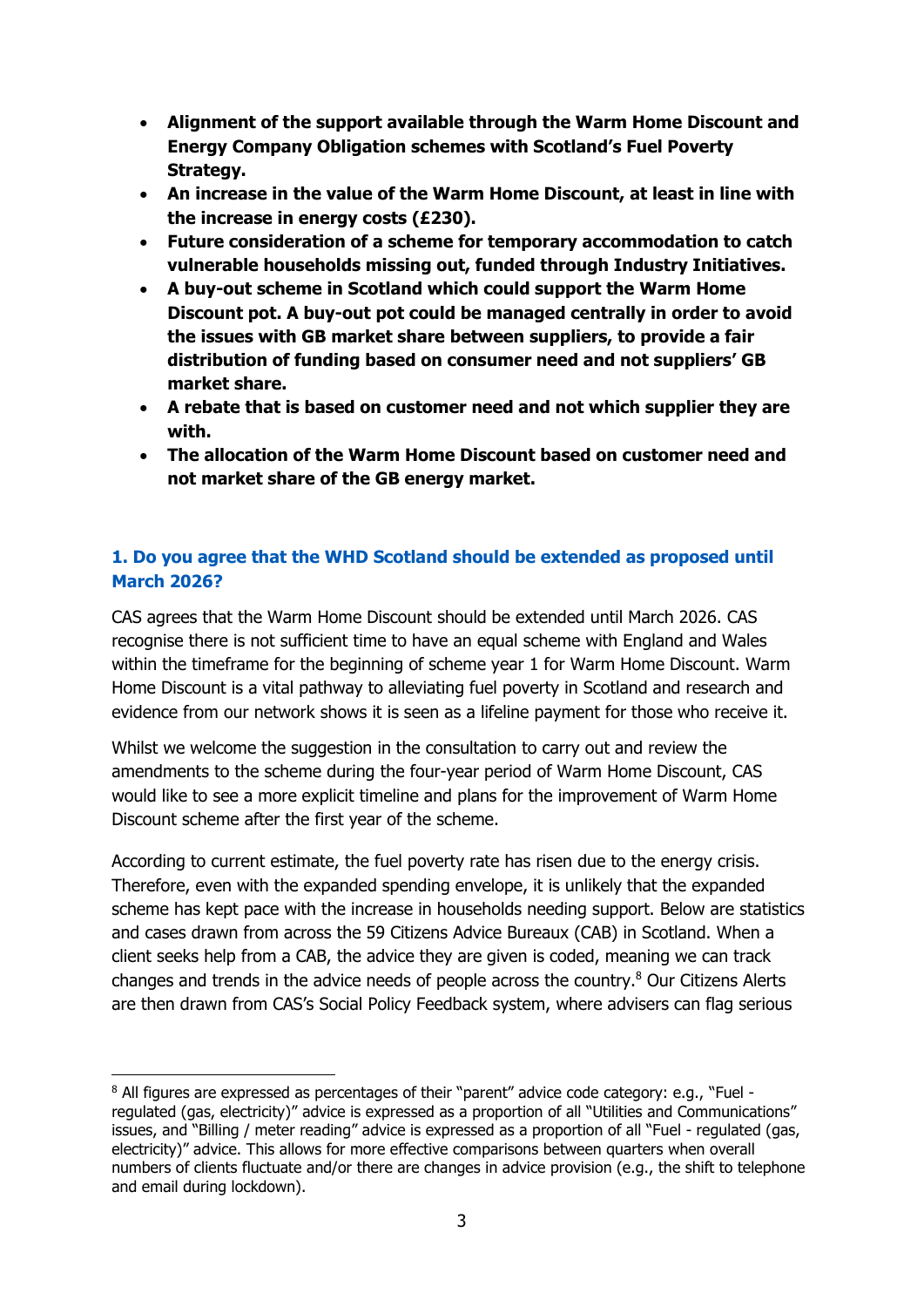cases to CAS. Together, these provide a picture of the impacts of the energy market by clients and CAB across Scotland.

For example, CAS have seen a 143% increase in advice related to disconnection from supply between January and February 2022 at a time we would usually see a reduction. A recent YouGov poll conducted by CAS reported a 282% increase of people who said they were very concerned about their energy bills between 2020-2022 and a 52% increase in those who had to go without gas and electricity more than 6 times if they had run out of money before payday.

**Citizens Alert:** A North of Scotland CAB reports a social housing tenant with two children, including one under two. Despite receiving everything they are entitled to and one adult being self-employed, the family can no longer afford their energy costs and are having to ration their energy use. They are reliant on food banks and charity shops to keep their basic household costs to a minimum. They are using cloth nappies to keep costs down but are struggling to afford the washing machine to wash these. She is struggling to access prepayment vouchers due to a shortage within the housing association.

Given the costs of living crisis, CAS would welcome a scheme that better targets support to those who need it most. Under current proposals, Scotland is currently expecting to see a scheme which does not improve on the shortcomings of the previous Warm Home Discount scheme. We urge the UK Government to ensure there is parity of outcome as well as costs between Scottish consumers and the rest of GB. Scottish consumers should not be left on a lesser scheme for the next four years due to an absence of Valuations Office Data and geographic location. Over the course of the next four years, the improved provision of the scheme should be in place to ensure Scottish consumers are not worse off in comparison to the data-matched scheme in England and Wales.

CAS recommends that the targeting of Warm Home Discount should be in line with the Scottish Government's fuel poverty strategy. The proposed data-matching scheme for England and Wales is based on data that is unavailable in Scotland and in line with England's fuel poverty strategy. Therefore, a future data-matched scheme for Scotland must identify an equivalent dataset which is in line with the Scottish Fuel Poverty strategy.

Therefore, CAS recommends that any future scheme beyond 2023 should include:

- An equivalent data-matching solution which will offer a scheme with Scottishequivalent benefits as currently offered to England and Wales
- Improving access to Warm Home Discount for those in vulnerable situations, including disabled people and those in temporary or sheltered accommodation
- Uprate the value of Warm Home Discount in line with increasing energy prices and cost of living/call for other support
- A Warm Home Discount scheme that is also aligned to the Scottish fuel poverty strategy.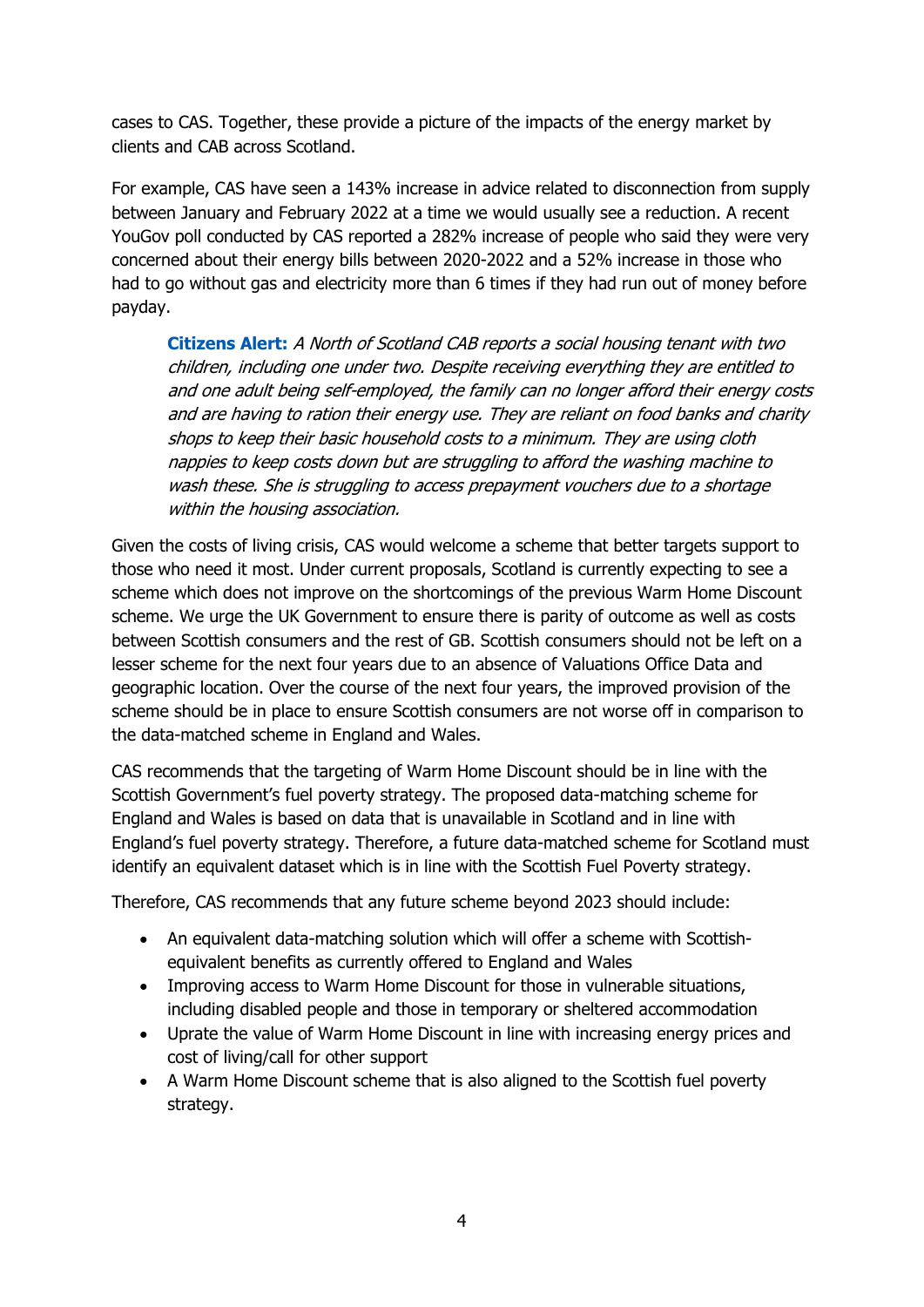## **2. Do you agree with the methodology for setting the obligation threshold and the level of individual obligation?**

## Obligation thresholds

CAS is concerned about the impacts of the proposed distribution of the 9.4% allocation to Scotland. Given that Scotland has the highest levels of fuel poverty across GB, the allocation and resulting obligation thresholds cause concern that distribution of funding for Warm Home Discount will be based on market share rather than the needs of fuel poor customers. As some suppliers have disproportionately higher levels of qualifying customers their spend will be capped. This will result in customers of suppliers with a higher market share in Scotland struggling to access a very small, finite pot. Furthermore, some of the bigger suppliers with higher market share in Scotland have previously funded critical energy advice services which are even more important during the current crisis. These suppliers may choose to only offer rebates and reduce the amount spent on Industry Initiatives.

In the case of suppliers with low/no market share, they will only be able to fund industry initiatives if they have no Broader or Core group customers. There is a significant risk to vulnerable people's access to the rebate and CAS would like to see greater certainty on ensuring that the rebate is available based on customer need, and not GB-wide market share. Also, if the administration costs for Warm Home Discount in Scotland are higher than England and Wales, whilst the threshold is lowered to 1000 customers as proposed in 2023, this could disincentivise suppliers from taking on Scottish customers. As well as potential issues for the market, this could also reduce consumer choice of suppliers in Scotland, impacting switching (which is a critical way consumers can pay bills) and competition.

The reduction in supplier thresholds from 2023-24 scheme year makes it all the more urgent to introduce a data-matched scheme in Scotland, which would result in reductions in administration costs for suppliers. This would also mean that thresholds could be fairly reduced across nations.

### **Apportionment**

CAS has also frequently flagged issues with the proposed 9.4% apportionment figure for Scotland. We are concerned that the calculation based on gas and electricity meter points does not take into account the circumstances of fuel-poor people living in Scotland. These circumstances are reflected in the higher-than-GB-average rates of fuel poverty than in any other GB nation.

Whilst fuel poverty is measured differently between nations and is therefore not directly comparable, regardless of the definition of fuel poverty and using the most up-to-date statistics available, there are higher rates of fuel poverty in Scotland than any other GB country. In 2019, an estimated 24.6% (around 613,000 households) of all households were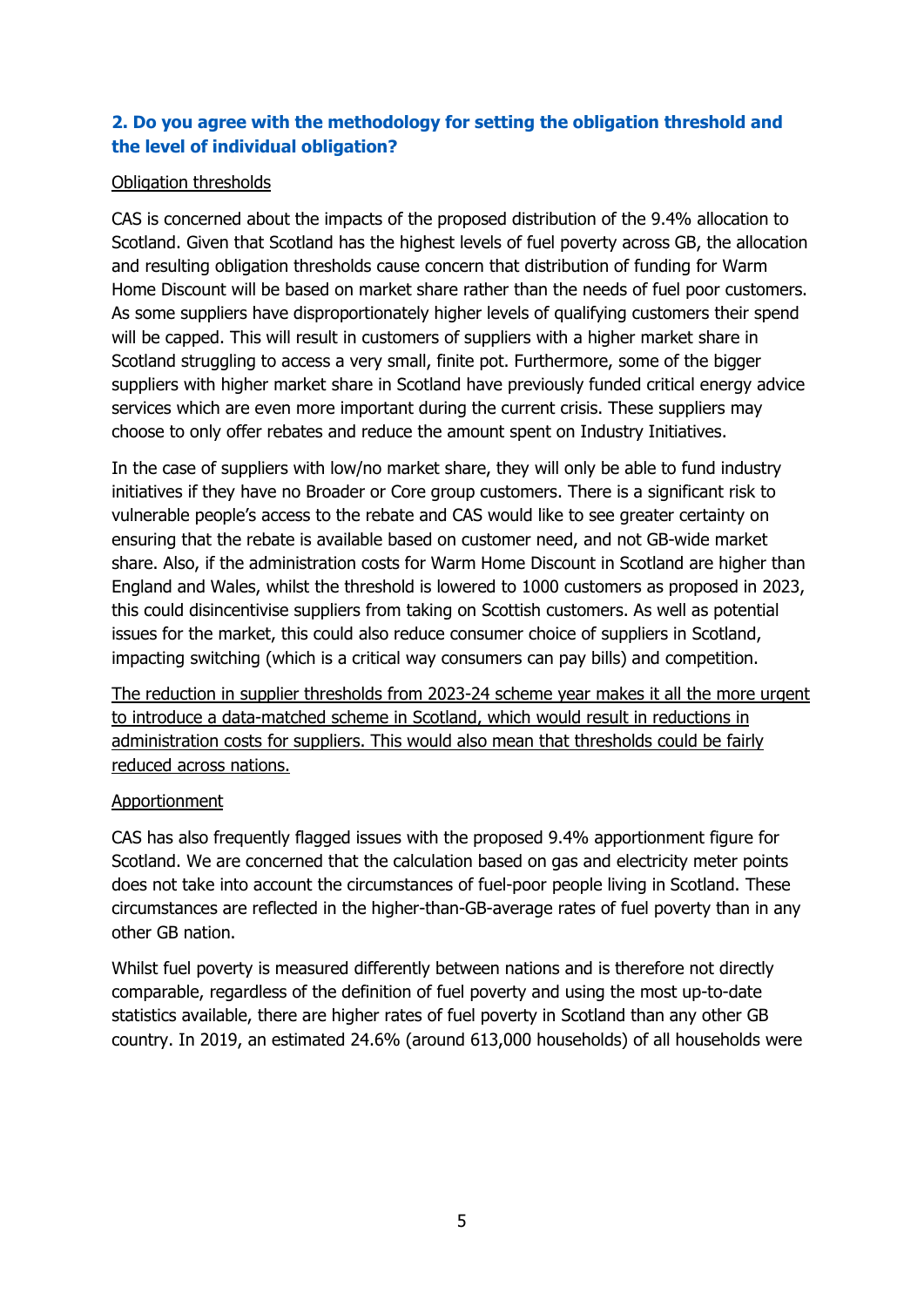in fuel poverty in Scotland<sup>9</sup>. This is now estimated to be between 32-36% $^{10}$ . In comparison, 13.2% (3.18 million households) of all households in England were fuel poor in 2019<sup>11</sup>.

These higher rates are driven by multiple factors, including:

- **Climate**: Scotland has a colder, wetter, and windier climate than other GB nations. The apportionment figure in the consultation does not take into account this higher energy demand in Scotland.
- **Metering type**: Scotland's high fuel poverty rates are partly driven by the greater prevalence of non-Economy 7 restricted meters and prepayment meters which limit consumer choice and result in higher-than-average energy bills. It is well-known that consumers with prepayment meters are more likely to be vulnerable<sup>12</sup> and consumers in Scotland are more likely than those in England and Wales to pay for their gas and electricity in advance through a prepayment meter $13$ . Those with prepayment meters are also significantly more likely to be in fuel poverty than those who pay for their energy through direct debit or standard credit<sup>14</sup>.
- **Off-gas properties**: Scotland has a lower proportion of households with a mains gas supply than England or Wales and households that do not use mains gas are significantly more likely to be in fuel poverty<sup>15</sup>. In 2019, 43% of Scottish households using electricity as their primary heating fuel were fuel poor, compared to 22% of households using mains gas $^{16}$ .
- **Geography**: Scotland's rural and remote communities (including its 94 inhabited islands) are more likely to be living in fuel poverty and extreme fuel poverty. Between 2018 and 2019, rates of fuel poverty and extreme fuel poverty increased in remote rural areas (from 33% to 43%, and from 23% to 33%, respectively). Extreme fuel poverty rates in rural areas (19%) were almost twice as high as those in urban areas  $(11\%)^{17}$ .

## **CAS recommends:**

- A data-matching scheme for Scotland introduced as a priority to avoid issues with thresholds in 2023-24.
- A rebate that is available based on customer need and not which supplier they are with.

<sup>9</sup> SHCS (2021) Scottish Housing Conditions Survey 2019 Key Findings -

https://www.gov.scot/publications/scottish-house-condition-survey-2019-key-findings/ <sup>10</sup> Scottish Government (2022) [Written question S6W-07464;](https://www.parliament.scot/chamber-and-committees/written-questions-and-answers/question?ref=S6W-07464) Scottish Government (2022) Budget [Stage 3 2022-23.](https://www.gov.scot/publications/budget-statement-stage-3-2022-23/)

<sup>&</sup>lt;sup>11</sup> BEIS (2022) [Annual Fuel Poverty Statistics in England](https://assets.publishing.service.gov.uk/government/uploads/system/uploads/attachment_data/file/1056777/annual-fuel-poverty-statistics-lilee-report-2022-2020-data.pdf)

<sup>&</sup>lt;sup>12</sup> Ofgem (2021) [Consumer Vulnerability Protections](https://www.ofgem.gov.uk/publications/consumer-protection-report-autumn-2021)

<sup>13</sup> BEIS (2021) [Quarterly Domestic Energy Customer Numbers](https://www.gov.uk/government/statistical-data-sets/quarterly-domestic-energy-price-stastics)

<sup>&</sup>lt;sup>14</sup> SHCS (2021) Scottish Housing Conditions Survey 2019 Key Findings -

<https://www.gov.scot/publications/scottish-house-condition-survey-2019-key-findings/>

<sup>&</sup>lt;sup>15</sup> CAS (2018) [Off-gas consumers: updated information on households without mains gas heating](https://www.cas.org.uk/system/files/publications/2018-08-15_off-gas_report_final_0.pdf)

<sup>&</sup>lt;sup>16</sup> SHCS (2021) Scottish Housing Conditions Survey 2019 Key Findings -

<https://www.gov.scot/publications/scottish-house-condition-survey-2019-key-findings/>

<sup>&</sup>lt;sup>17</sup> SHCS (2021) Scottish Housing Conditions Survey 2019 Key Findings -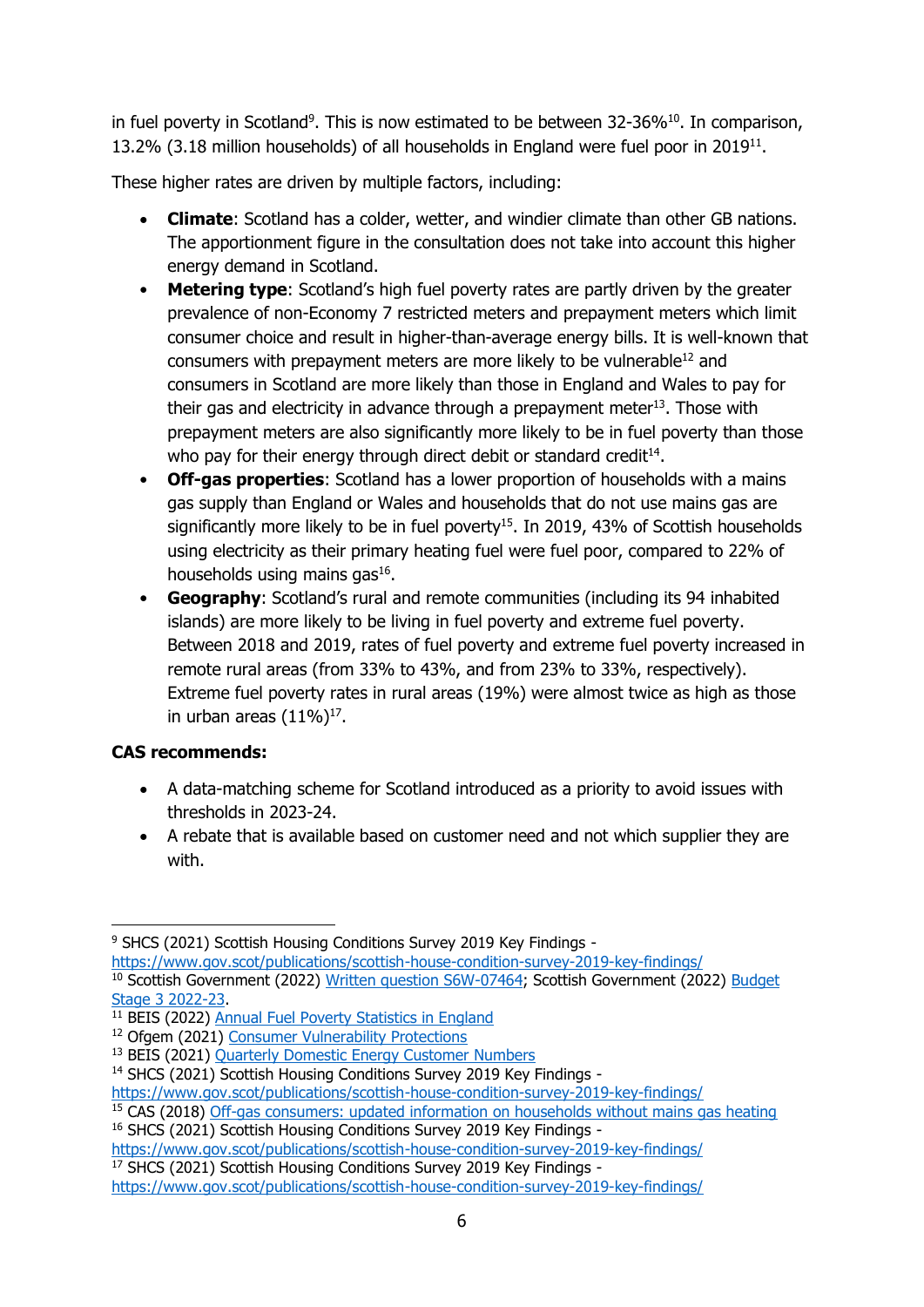- The allocation of the Warm Home Discount based on customer need and not market share of the GB energy market.
- A buy-out scheme in Scotland which could support the Warm Home Discount pot to managed centrally in order to provide a fair distribution of funding based on consumer need and not suppliers GB market share.

## **3. Do you agree that the WHD Scotland should continue with the Core Group, Broader Group and Industry Initiatives?**

CAS agrees that Warm Home Discount Scotland should continue with the Core Group and Broader Group only as an interim solution in the first year of the scheme until a realistic and workable solution for data-matching has been created for Scotland. CAS is very concerned that Scotland would be left with a less effective and poorly targeted scheme, but with higher levels of need. Therefore, a feasible and defined plan for improving the targeting of Warm Home Discount beyond the first year of Warm Home Discount delivery needs to be brought forward to ensure parity with the rest of GB. This should include a deadline for the identification of relevant and equivalent data for Scotland, such as data collected by on energy efficiency or dwelling type or other available data. This would not need to be directly comparable to England and Wales, but in line with the Scottish Fuel Poverty Strategy.

As outlined in question 5, there have been historic issues with the targeting of Warm Home Discount for Broader Group customers which means that many fuel poor households in Scotland are not eligible to receive the benefits – particularly working age households. The proposed scheme does not identify mechanisms to overcome these issues and better target the rebate.

There are further issues resulting from an application-based scheme which have now been overcome for England and Wales but not for Scotland. These include difficulties caused by inconsistent eligibility between suppliers and issues for switching, digital exclusion and short and unseasonal application windows. See question 5 for more information.

We recognise the value of Industry Initiatives and their ability to support households through financial and non-financial means. For example, Industry Initiatives has allowed the Citizens Advice Network in Scotland to deliver the Energy Best Deal project, which has been delivered for the eleventh consecutive year in 21/22 (subject to Ofgem approval).

### **Industry Initiatives – Energy Best Deal case study**

Energy Best Deal is an energy advice project, funded through Industry Initiatives and delivered through Citizens Advice Bureaux. Energy Best Deal sessions are delivered to consumers who are in, or at risk of fuel poverty, and frontline workers who meet these vulnerable groups. Advice includes: switching supplier or tariff; applying for Warm Home Discount; help with energy efficiency measures; benefits and fuel debt; support with billing or metering issues; advice on reducing energy consumption; and access to emergency funding.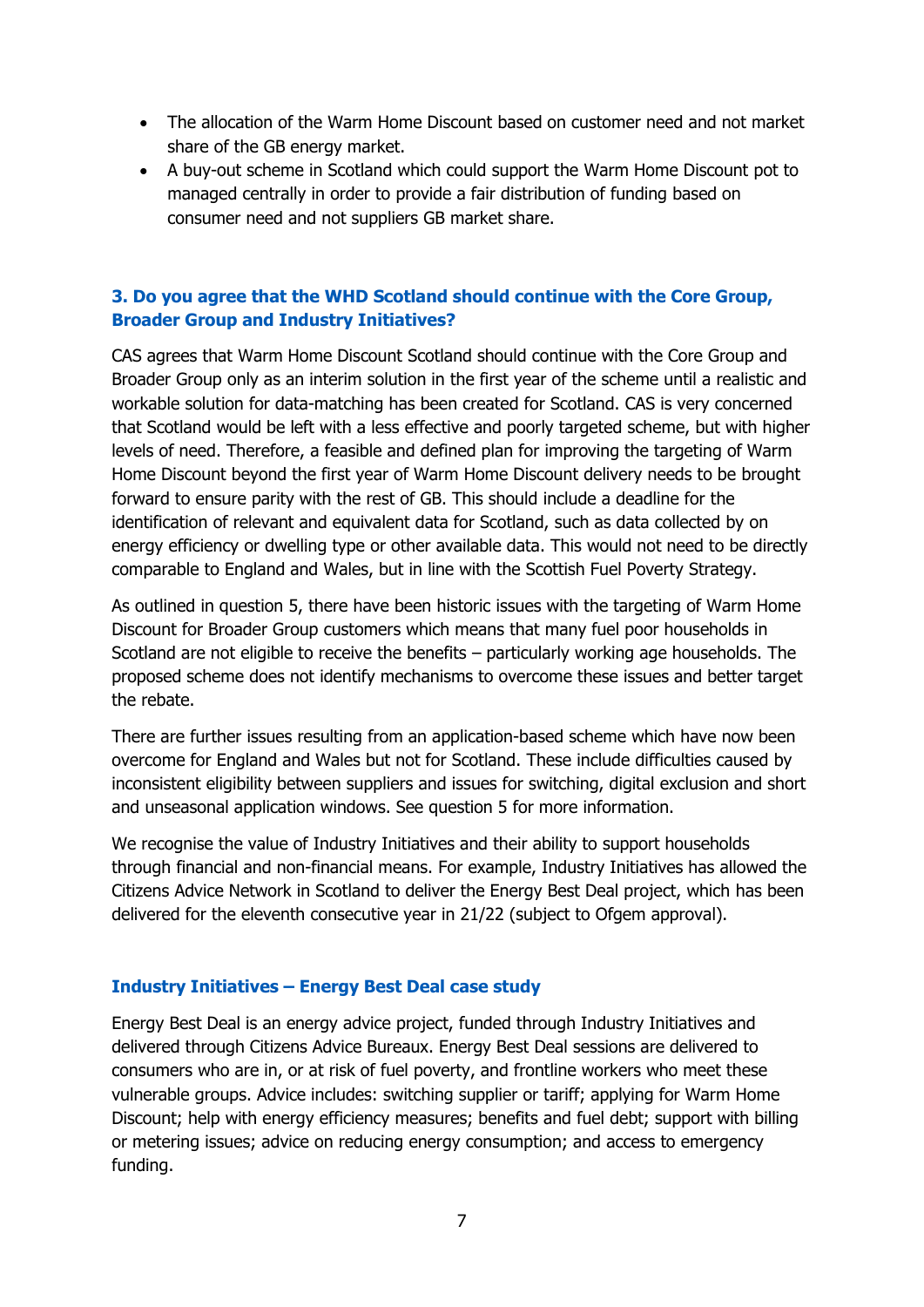Feedback from clients has also shown the importance of the advice they receive:

- 'Had a large debt over my head for some time and thanks to this service had it all cleared. AMAZING EFFORT thank you!'
- 'Had gas debt looked into and sorted. Gas now reconnected and in a warmer home after 9 months. Great.'
- 'Extremely good/useful service which was carried out very professionally in extremely difficult circumstances (COVID).'
- 'Absolutely brilliant so grateful for the service. Such a lovely efficient manner means a lot to me to be helped this way and have one less thing to contend with.'

## **4. Do you agree that the Core Group should continue in Scotland?**

Yes, CAS supports the retention of automatic entitlement for recipients of the Guarantee Credit element of Pension Credit in any future Warm Home Discount scheme that applies to Scotland. However, there are many households in fuel poverty who are not eligible for Core Group and are unable to access Broader Group as they have missed out on the application window or as it is 'first come, first served'.

## **5. Do you believe that the Broader Group should continue in Scotland, with the addition of Housing Benefit to the mandatory criteria?**

CAS agrees that the Broader Group should continue in Scotland as an interim solution. Beyond the immediate scheme year (2022-23) we would urge the UK Government to identify a clear and practical pathway to put in place automation of a Warm Home Discount rebate through an equivalent data-matching scheme for Scotland to ensure parity with the rest of Great Britain. Currently, the evidence from our network, as well as commissioned research presented in Mind the Fuel Poverty Gap, is that the Warm Home Discount scheme is not reaching those who need it. As mentioned above, between 29-32% of Scottish households were eligible for the Warm Home Discount but only 9.3% claimed it. A good proportion of those missing out were of working age.<sup>6</sup>

The England and Wales consultation estimated that the new data-matching scheme for England and Wales will increase the targeting of fuel poor households to 47% compared to 39% of current scheme<sup>18</sup>. Without an equivalent scheme, Scotland will continue with a scheme that is not well-targeted which risks fuel poor households in Scotland missing out on a lifeline payment.

CAS have identified issues where fuel poor households are missing out on the Warm Home Discount rebate. These issues need to be resolved beyond 2023, in order for Scotland to have a scheme which effectively addresses fuel poverty and ensures Scottish fuel poor consumers are not left behind. These include issues related to the application process, disability and housing.

<sup>&</sup>lt;sup>18</sup> BEIS (2021) [Warm Home Discount: Better targeted support from 2022](https://assets.publishing.service.gov.uk/government/uploads/system/uploads/attachment_data/file/1065684/Warm_Home_Discount_Better_targeted_support_from_2022_Government_response.pdf)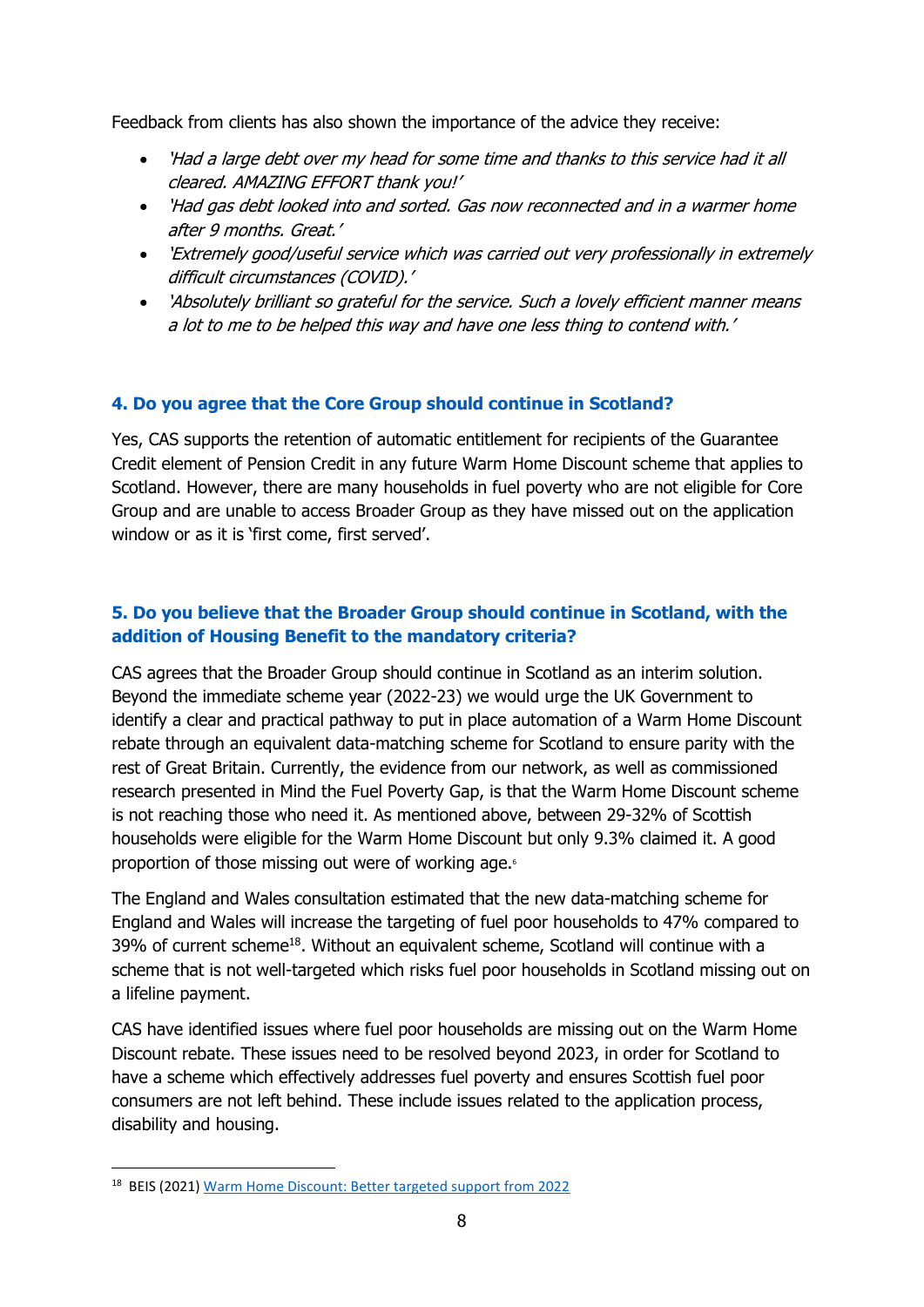### 1. Issues with the application process

A combination of research and evidence from our bureaux has highlighted several issues in which the application process for Warm Home Discount has meant that consumers have missed out on vital support. Many of these issues have been improved by better targeting and data-matching for the England and Wales scheme, but currently continue to be an issue for Scotland. These issues include:

• **A limited pot means eligible fuel-poor households miss out**: the result is that eligible fuel-poor households may continue to struggle without access to available support from Warm Home Discount which does not seem fair.

• **Varying eligibility for the Broader Group between different suppliers which make it difficult to apply and hard to switch.** There is no standardisation for eligibility criteria for Broader Group customers, although certain benefits such as Universal Credit, Child Tax Credit, Jobseeker's Allowance, and Employment and Support Allowance are accepted by the large suppliers.

• **Non-inclusive applications:** such as short application windows (some as short as a week) which lead to many fuel-poor households missing out. Digital exclusion is also a factor, as online applications are not accessible to those without access to the necessary technology or skills.

Cases drawn from the CAB network in Scotland evidence the difficulties people can have in accessing the scheme.

**Citizens Alert:** An East of Scotland CAB reports an elderly client who has a health condition or disability which limits him a lot and whose energy supplier has been switched without his knowledge. He has large debt on his account and his Warm Home Discount was not paid before the switch. Although he wants to switch back to the original supplier, his Warm Home Discount will not be paid because of the switch.

**Citizens Alert:** A West of Scotland CAB reports a single parent with a child under 5 who is in part time work and missing out on Warm Home Discount. Despite the client meeting the suppliers' eligibility criteria, the one week window in August to apply for Warm Home Discount has meant that the client cannot access Warm Home Discount even though she sought help with her energy bills.

**Citizens Alert:** A West of Scotland CAB reports a client who missed out on Warm Home Discount after missing a one-week August application window. The client also doesn't have easy access to the internet so struggles to make online applications for support such as Warm Home Discount as he doesn't have a computer and can't afford to use the internet on his phone.

Approaches such as automatic data-matching may be a pathway to improving the targeting of the Warm Home Discount to reach those missing out. CAS recognise that the Valuations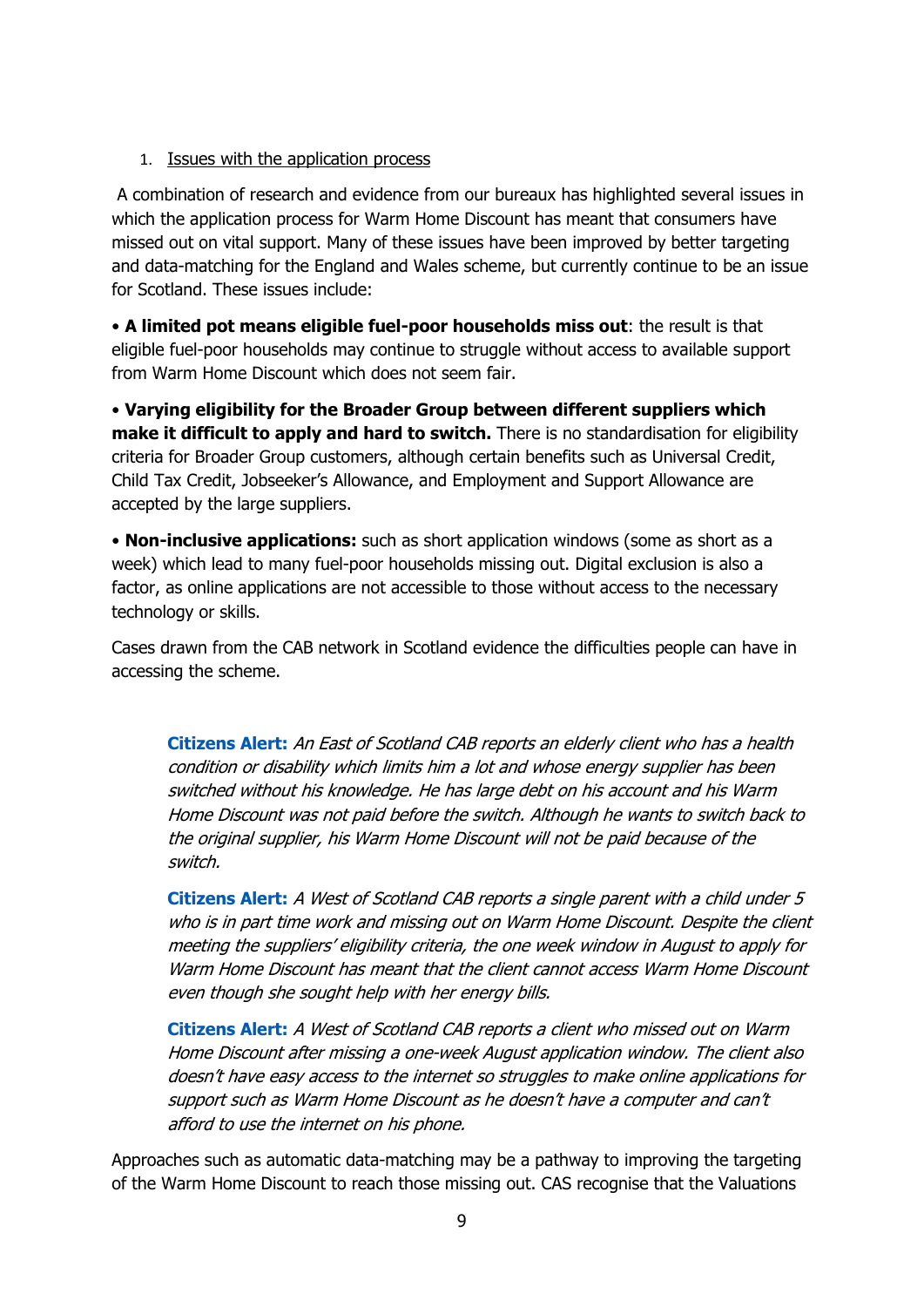Office Agency data does not extend to Scotland but would urge the UK Government to identify a pathway and timeline for the use of an appropriate equivalent data set in any future Warm Home Discount scheme that applies to Scotland. This is a matter of urgency to ensure Scottish consumers do not lose out on the Warm Home Discount.

Citizens Advice Scotland has identified some potential pathways to improve the current targeting and delivery of Warm Home Discount which may help meet fuel poverty targets, including:

- Improvements to data matching for Broader Group customers, in line with proposed changes to Broader Group matching in England and Wales
- Standardisation of eligibility criteria across suppliers
- Preventing short application windows (some as short as a week).

### 2. Disabled consumers

CAS also disagrees with the removal of Personal Independence Payment and Disability Living Allowance from the eligibility criteria for the 2022-26 Warm Home Discount scheme. According to assessments, 34% of fuel poor households contain someone with a disability and 42% of all households in poverty in Scotland include a disabled person<sup>19</sup>. This suggests that not all disabled people will be included in the proposed eligibility due to an increase in need that is not included in fuel poverty measures. Conventional measurements of fuel poverty do not take into account the higher energy needs and use of certain groups, including disabled people. In order to stay safe and well, disabled people often require increased levels of heating and energy use in their homes compared to non-disabled people<sup>20</sup> such as a need for an enhanced heating regime which could mean increased time needs for heating and higher temperatures required $^{21}$ . Recent CAS data has found that 50% of those seeking support due to disconnection from regulated supply also sought advice for Personal Independence Payments/Disability Living Allowance. This rose to 92% for those seeking advice for unregulated fuels $22$ .

Those with mobility-related conditions in particular require a warmer temperature to prevent their own body temperatures dropping to low levels. In addition, many disabled people use aids or equipment in their daily lives that require power, such as electric scooters and wheelchairs, medical equipment, stair and shower lifts, IT and communication devices or hoists. Some disabled people may also require high levels of hot water use to appropriately clean and sanitise equipment and clothing, particularly where their bowel or urinary function is affected by their condition. Many disabled people are on the Priority Services Register because they have a medical condition or medical equipment or medication that requires power so they need extra support during power outages.

<sup>&</sup>lt;sup>19</sup> Scottish Government (2020) Winter Heating Assistance for Children and Young People (Scotland) [Regulations 2020](https://www.legislation.gov.uk/ssi/2020/352/pdfs/ssiod_20200352_en_001.pdf)

<sup>20</sup> Scope (2018) Out in the cold

 $21$  Scottish Government (2019) Enhanced heating regime: response to consultation

<sup>22</sup> CAS (2022) Internal data on advice codes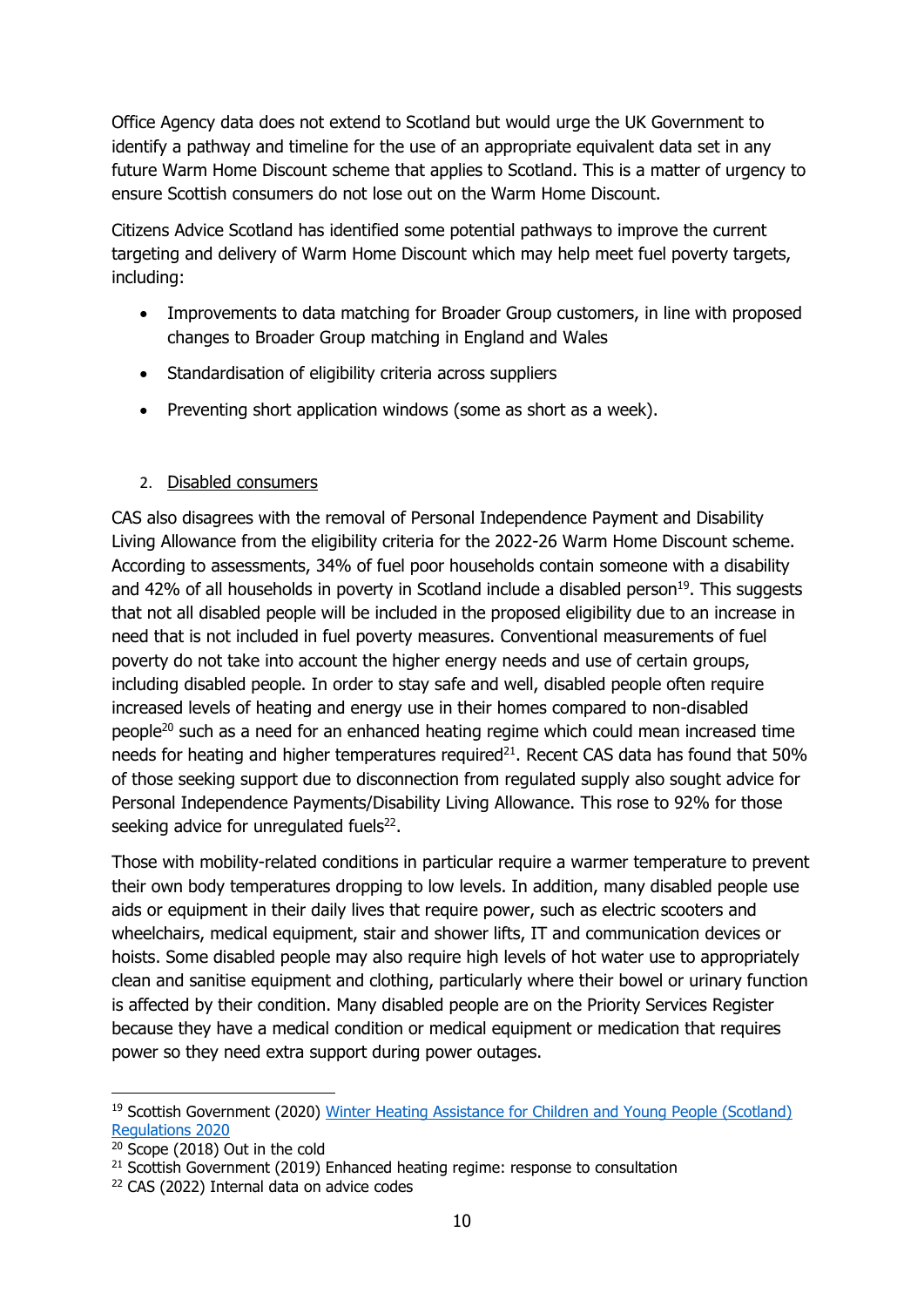Given that their needs are great enough to be on the PSR, they should also be made eligible for Warm Home Discount, to recognise their greater needs and costs arising from having a particular medical condition. This is in light of the fact measurements of fuel poverty do not account for these significant higher costs. Research from Scope, prior to COVID and the energy price crisis, highlighted that, on average, disabled adults face extra costs of £583 per month with 1 in 5 facing extra costs of  $£1000$  a month, even after welfare benefit<sup>23</sup>.

The Scottish Fuel Poverty Bill also recognises the enhanced heating regime for disabled people which will also increase costs for these households that are not recognised by  $conventional fuel, powerty measures<sup>24</sup>. The Fuel, Poverty, Bill sets out standard heating.$ temperatures as 23 degrees C in the living room and 20 degrees for any other room for 16 hours a day (compared to 21'C and 18'C for 9 hours on weekdays and 16 hours for weekends for standard energy needs).

However, there are also barriers for disabled people accessing Warm Home Discount if they are in receipt of means-tested benefits too. People in the Broader Group need to meet additional mandatory criteria to be eligible for Warm Home Discount, such as having a child under the age of five within the home or being in receipt of relevant disability premiums.<sup>25</sup> To access these disability premiums, a person must undergo a Work Capability Assessment – a process which can take many months. While statistics for Universal Credit are not currently published, completing the full Work Capability Assessment process for ESA can take over five months according to the most recent DWP statistics.<sup>26</sup> Combined with the short application window for Warm Home Discount, this can leave many disabled people unable to access the scheme.

**Citizens Alert:** A North of Scotland CAB reports a client is struggling to manage household finances. Client lives with her husband who has blood cancer. Slow decisions with Personal Independence Payment and work capability assessments for her husband have hindered the client from accessing Warm Home Discount.

**Citizens Alert:** An East of Scotland CAB reports of a client who has been waiting almost a year for a Work Capability Assessment and whose ESA claim is likely to expire before he is assessed.

**Citizens Alert:** A South of Scotland CAB reports of a client waiting more than six months for a Work Capability Assessment for her Universal Credit claim.

### 3. Housing situation

Temporary accommodation: data from our bureaux has highlighted that the consumers who live in temporary accommodation are currently unable to access Warm Home Discount as

<sup>25</sup> BEIS, [Warm Home Discount Scotland consultation,](https://assets.publishing.service.gov.uk/government/uploads/system/uploads/attachment_data/file/1073769/the-Warm-Home-Discount-Scotland-consultation-2022.pdf) Annex 1: Mandatory Broader Group criteria. <sup>26</sup> DWP, [ESA: Work Capability Assessments, Mandatory Reconsiderations and Appeals: March 2022,](https://www.gov.uk/government/statistics/esa-outcomes-of-work-capability-assessments-including-mandatory-reconsiderations-and-appeals-march-2022/esa-work-capability-assessments-mandatory-reconsiderations-and-appeals-march-2022#esa-wca-customer-journey-clearance-times-for-initial-claims-experimental-statistics) Section 10.

<sup>&</sup>lt;sup>23</sup> Scope (2019) [The Disability Price Tag 2019](https://www.scope.org.uk/campaigns/extra-costs/disability-price-tag/)

<sup>&</sup>lt;sup>24</sup> Scottish Government (2020) Fuel Poverty [\(Enhanced Heating\) \(Scotland\) Regulations 2020](https://www.legislation.gov.uk/sdsi/2020/9780111043677)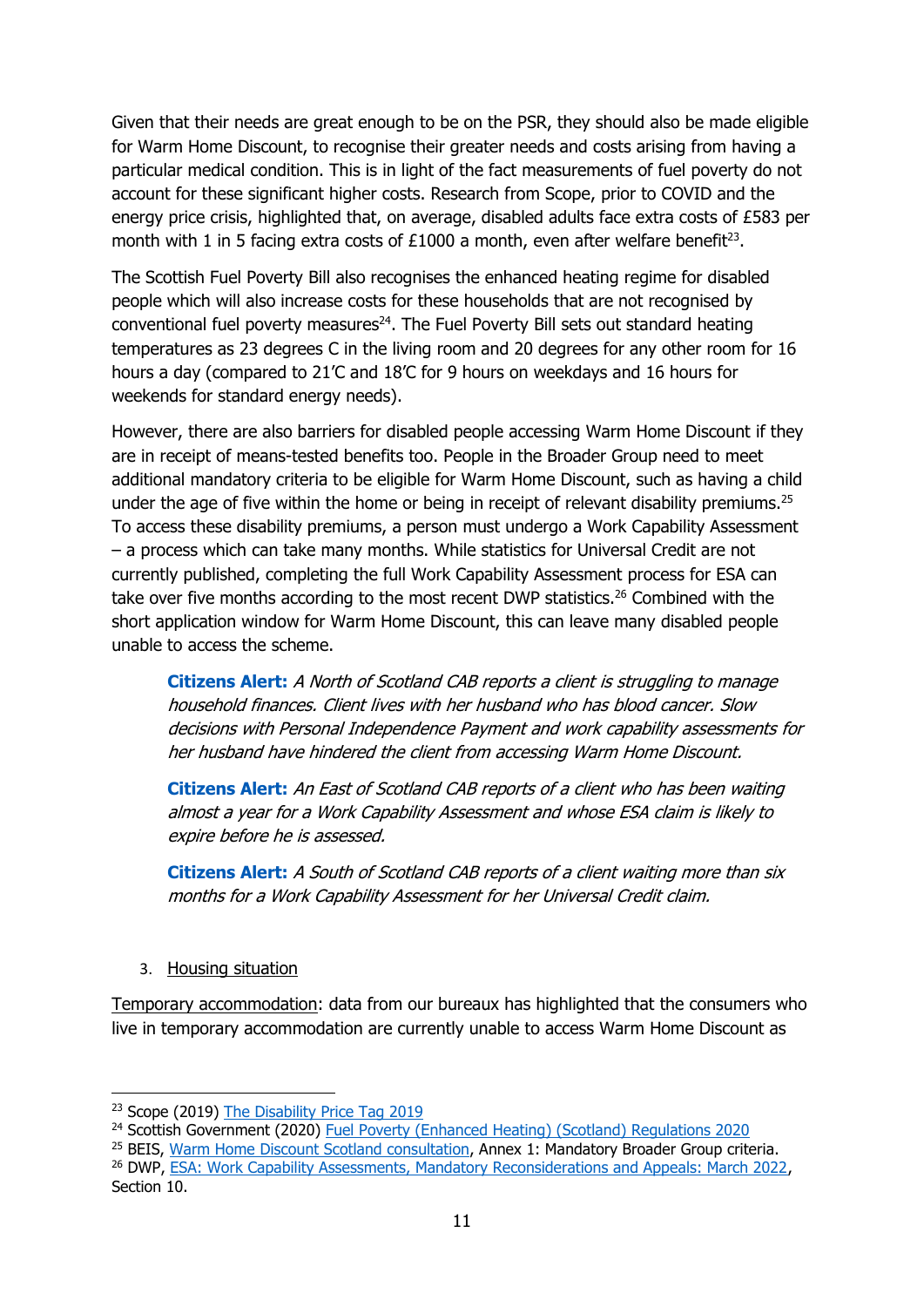they pay their bills as part of rent or the council is listed as the account holder. This has led to people in temporary accommodation missing out on vital support.

**Citizens Alert:** A North of Scotland bureaux reports a client in temporary accommodation who is not eligible for Warm Home Discount. Client pays approximately £150 a month for gas and electricity and is unable to claim Warm Home Discount. The impact of also not receiving benefits means the client is at risk of falling into fuel debt and poverty.

Sheltered housing: CAS are also aware that people in sheltered housing are missing out on Warm Home Discount. There are potential routes through Industry Initiatives to expand support to include people in sheltered housing.

Given the success of the Park Homes Warm Home Discount scheme, there is an opportunity for Industry Initiatives to be used to fund a similar scheme for temporary accommodation and/or sheltered housing to prevent consumers missing out based on their housing status.

In summary, too many fuel poor consumers are falling between the gaps and are not being reached. There is a window of opportunity to improve on the issues with Warm Home Discount to ensure a equivalent scheme and parity with the England and Wales Warm Home Discount scheme. Whilst this may not be possible for 2022-23, we would like to see a dedicated and focussed effort from 2023 to improve the scheme for Scottish consumers.

CAS recommends:

- A deadline to be set for more data to be identified in order to put in place an equivalent data-matching scheme and ensure parity with England and Wales
- Maintaining access to Warm Home Discount for those receiving non-means tested benefits including disability benefits
- Ensuring that recipients of the new Scottish disability benefits are also eligible to access Warm Home Discount under a GB-wide scheme.
- The rollout of an Industry Initiatives-based scheme to support those in temporary accommodation. This would be modelled on the successful park homes Warm Home Discount scheme which will likely need to be a GB-wide scheme.

## **6. Do you agree with the proposed threshold increases for Child Tax Credit and Universal Credit?**

Yes, CAS agrees with the proposed threshold changes for Child Tax Credit in line with the threshold for CTC awards. We also support proposals for threshold increases for UC.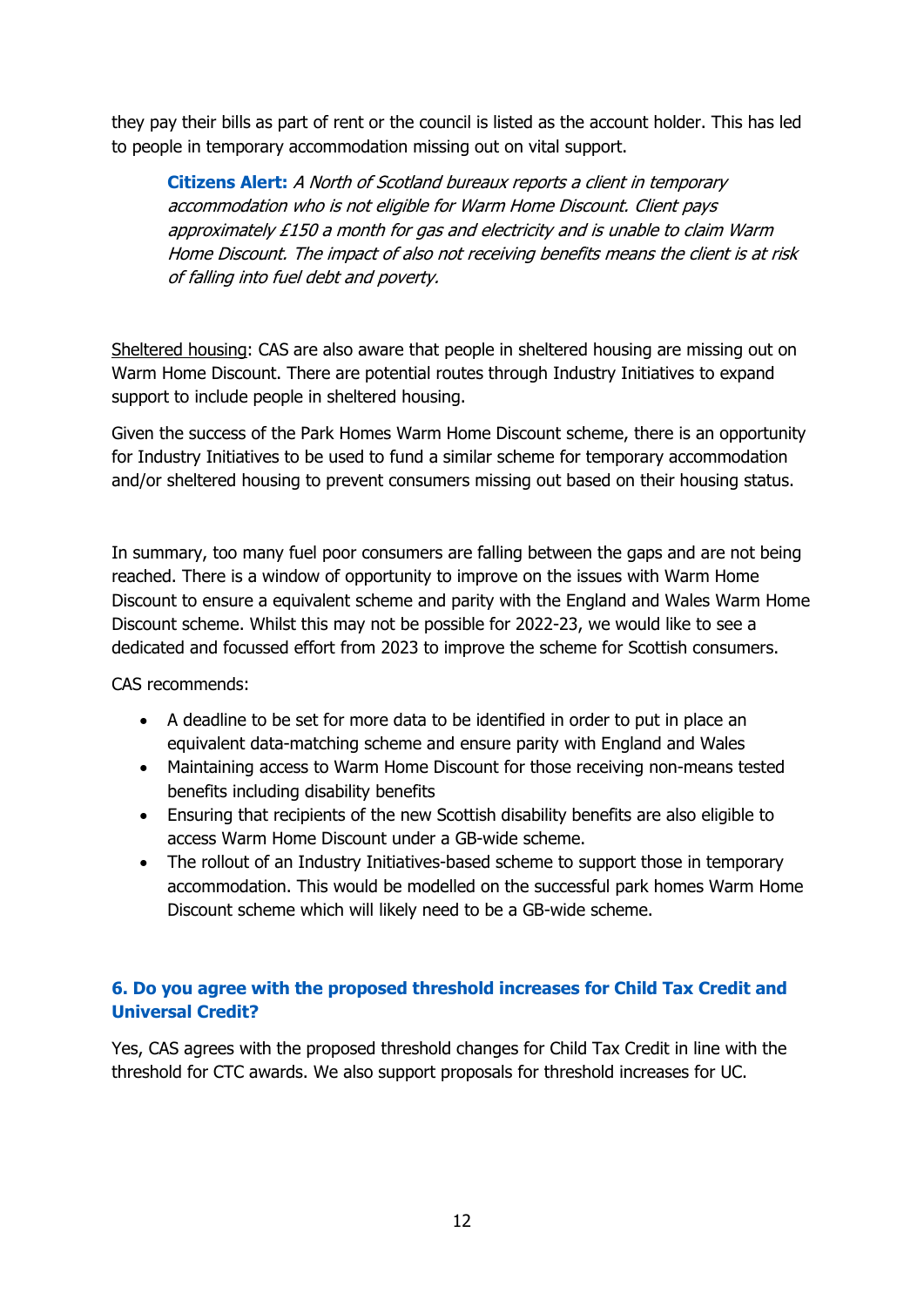## **7. Do you agree that suppliers should be able to transfer up to 100% of their Broader Group target to Industry Initiatives subject to Ofgem approval based on market share in Scotland?**

Yes, CAS agrees assuming that it is only for suppliers who have a very low market share in Scotland. However, as already raised, the proposal for allocation based on GB market share could lead to some suppliers becoming overburdened with applications and others not having enough qualifying customers. This could create fairness issues in terms of access to the rebate with fewer rebates being offered in Scotland because it is not allocated according to customers' needs.

However, CAS also recognises the vital role of energy advice in providing a longer-term approach to reducing fuel poverty through improving consumers' ability to engage in the energy market. If there were proposals after scheme year 1 for an improved scheme for Scotland, other delivery models could be explored, such as a centralised 'buy-out' pot in which suppliers are able to pay their obligation costs for delivery by a central partner. This would potentially avoid some of the issues created by having allocation based on market share and ensure a fairer approach to distributing funding to consumers, regardless of their supplier. A buy-out approach may support more customers to access Warm Home Discount as part of the Broader Group.

#### **CAS recommends:**

• A buy-out scheme in Scotland which could support the Warm Home Discount pot to managed centrally in order to avoid the issues with GB market share to provide a fair distribution of funding based on consumer need and not suppliers GB market share.

### **8. Do you agree with the Industry Initiatives spending cap on proposals?**

CAS has not responded to this question.

### **9. Do you agree with the proposals for financial assistance?**

CAS agrees that households eligible for financial support must be in fuel poverty and in offgas homes, a household with a person with significant health conditions or disability, living in communities wholly or mainly in fuel poverty or supplied through prepayment meters.

A combination of research and evidence from our bureaux highlights that prepayment meter customers often face the greatest risks because of high energy costs as they are able to disconnect from supply. The multiple impacts of self-disconnection includes being unable to cook, wash, stay at a healthy and warm temperature or keep medical equipment on or medication cold. Therefore, CAS strongly supports continuing to use Industry Initiatives' financial assistance to support consumers on prepayment meters. Furthermore, Scotland has a lower proportion of households with a mains gas supply than England and Wales and households which are off-has are significantly more likely to be in fuel poverty. CAS would welcome the provision of financial assistance to households who are off mains gas supply.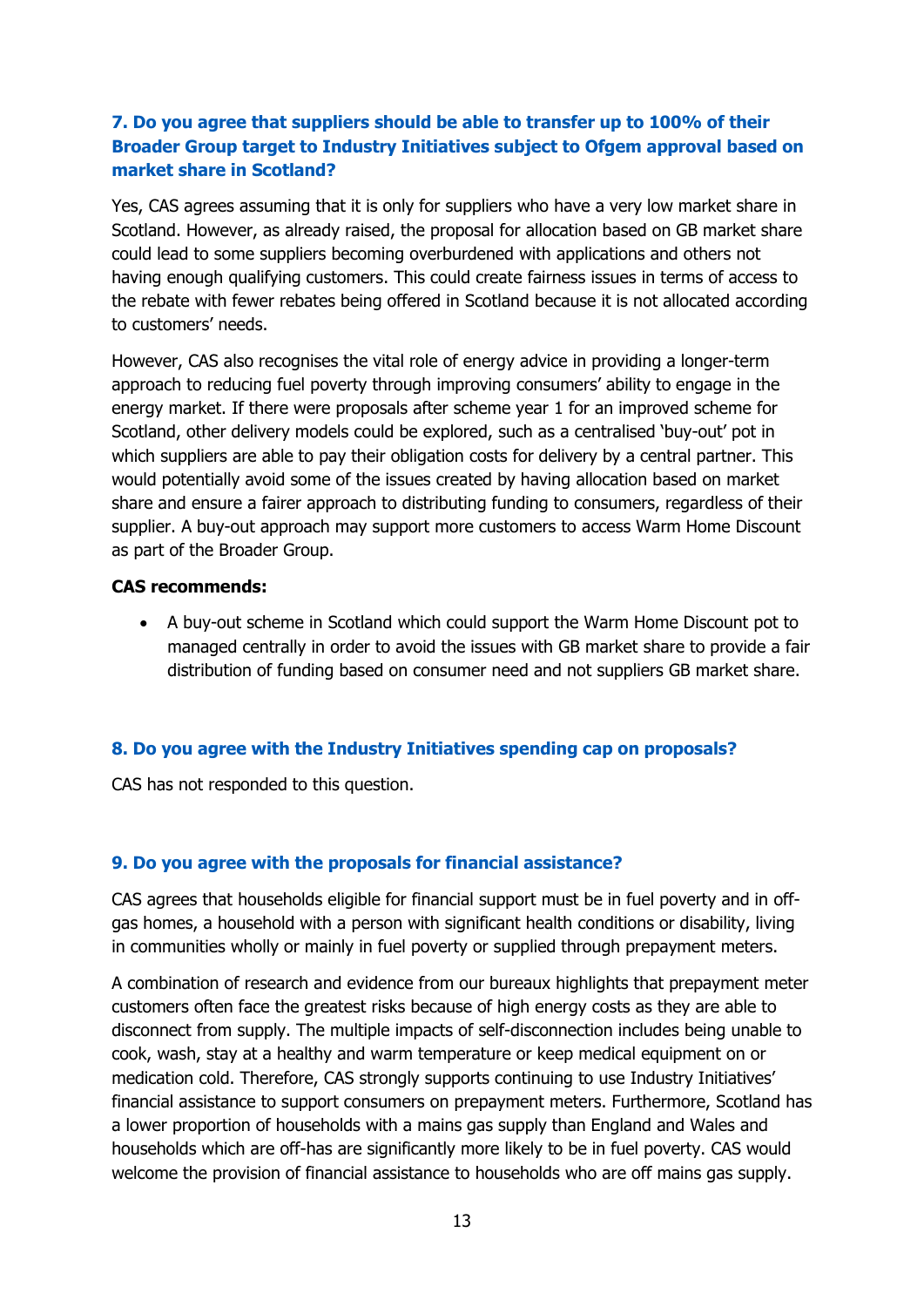If Personal Independence Payment and Disability Living Allowance are not included as eligible benefits, then CAS would like to see dedicated support for households with a disabled person at risk of fuel poverty as part of Industry Initiatives. This would be in line with proposals for England and Wales and recognise the greater energy needs of disabled people, as evidenced in question 5.

#### **10. Do you agree with the caps for debt write-off?**

For certain clients, such as those with chronic lack of income and no disposable income in which to repay debts, debt write can be an extremely welcome relief from problem debt and the stress and anxiety that this can encompass

However, the caps for debt write off in the current climate, with the ever-increasing cost of living, are too low. We are seeing more people falling into debt due to the cost of living crisis pushing them further into poverty, especially following the economic fallout of the pandemic.

Recent YouGov polling we conducted found that 600,000 people across Scotland have fallen into problem debt, either for the first time or seeing their problem debt worsen due to the pandemic. This indicates the increase in debt problems for those across Scotland, especially on the lowest incomes. This is particularly true for energy arrears and fuel poverty.

In our recent monthly data report, we have found demand for advice around utilities, namely energy is now actually higher than before the pandemic. This is before the impact of the energy price cap increase in April 2022 is factored into demand for advice but indicates clearly the increasingly concern around the cost of living which has been growing significantly amongst our clients.

Therefore, having a cap set too low could mean those who would benefit from such needed relief are unable to do so due to their supplier reaching the cap too quickly.

Whilst we can understand matching the debt write off cap to the equivalent in England and Wales to ensure equity across the UK, this doesn't take into account the actual reality faced by thousands across Scotland. We need a cap which reflects the rising cost of living, especially after the energy price cap itself is set to increase in October as is inflation.

### **11. Do you agree that a £300,000 portion of the energy debt write-off cap should be reserved for customers with prepayment meters?**

Yes a proportion of the energy debt write off cap should be reserved for customers with prepayment meters. It is more common for those on the lowest incomes to be on a Pre-Payment Meter which in itself can be the most expensive form of energy payment. However, as we have stated above the energy cap being proposed is set too low to reflect the current economic client which is set to worsen. At the moment, we are in the summer months and whilst people are making extremely hard choices with their bills, some households are able to be economical with their electricity usage and turn off their heating. When we hit the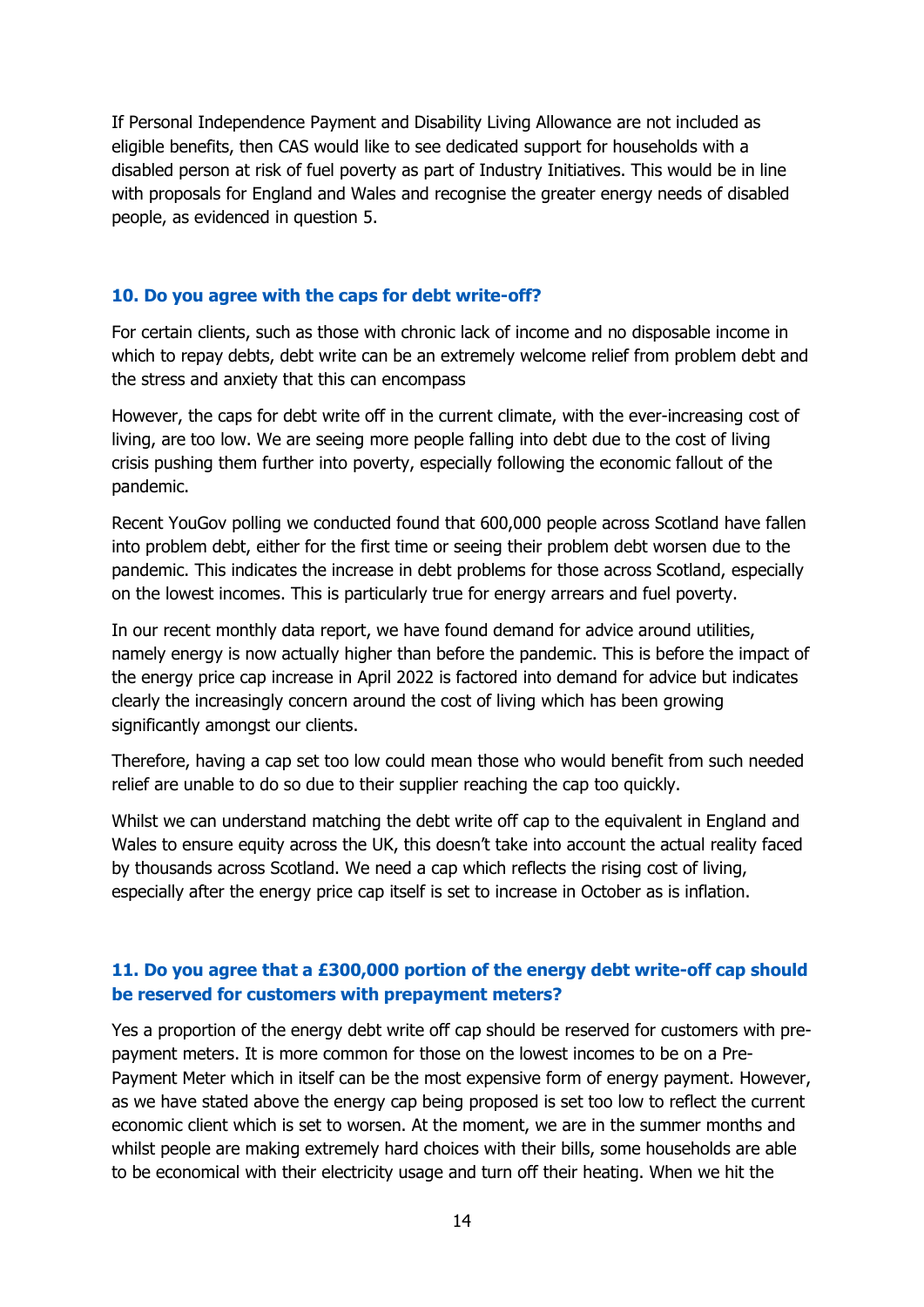colder and darker months, people are really going to struggle and this is after months, even years of struggling to get by.

With the energy price cap anticipated to rise again in October, we need to put in interventions and support now to stave off the worst before we see another energy cap rise. This includes having a debt write off amount which reflects the reality thousands are facing and which makes a real significant impact for families on the lowest incomes and facing increasingly significant problem debt issues.

## **12. Do you agree with the proposed restrictions and cap for boiler and central heating installations?**

CAS has no comment on this question.

### **13. Do you agree that the rebate value should be set at £150?**

It is CAS's position that Warm Home Discount is not an adequate rebate value to offset the scale and depth of fuel poverty across Scotland (or Great Britain) given the current energy crisis. Since the proposed £150 for England and Wales was proposed in August 2021, the GB energy market has seen an unprecedented increase in the cost of energy, with significant implications for fuel poverty. The proposed rebate value represents an increase of 7% in the value of Warm Home Discount against a recent 54% increase in the energy price cap.

Evidence from Citizens Advice Bureaux found that there has been a 104% increase in people seeking advice for fuel debt compared with February 2021, and a 127% increase in website views for our 'struggling to pay your energy bill' page in the same period. Recent research by CAS found that Warm Home Discount is not sufficient to bridge the fuel poverty gap<sup>27</sup>. The fuel bill-related poverty gap, prior to both COVID and the energy crisis, was found to be £656 (or adjusted for location in Scotland: £580 urban and £1,100 rural), of which the proposed Warm Home Discount rate covers less than a quarter. We anticipate that this has increased, given recent increases in fuel poverty, energy bills and cost of living. The Fuel Poverty Strategy sets out a target that the median fuel poverty gap must be no higher than £250 by 2040 with a statutory milestone of £350 by 2030 $^{28}$ . Without a greater value of Warm Home Discount or the provision of progressive and tax-funded fuel poverty support (and investment in energy efficiency), this target will be difficult to meet.

Therefore, CAS would like to see an increase in support fuel poor households that is sufficient to address the scale of the crisis  $-$  a proposed figure could be one which, as minimum, is in line with the increase to the energy price cap and anticipated October increases. Therefore, the extension of fuel poverty support is needed to ensure that vital lifeline support is available to those who are experiencing the most extreme impacts of high costs of energy.

<sup>&</sup>lt;sup>27</sup> CAS (2020[\) Mind the Fuel Poverty Gap: WHD in the Scottish Context](https://www.cas.org.uk/publications/mind-fuel-poverty-gap-warm-home-discount-scottish-context)

<sup>&</sup>lt;sup>28</sup> Scottish Government (2021) [Tackling fuel poverty in Scotland: a strategic approach](https://www.gov.scot/publications/tackling-fuel-poverty-scotland-strategic-approach/pages/2/)